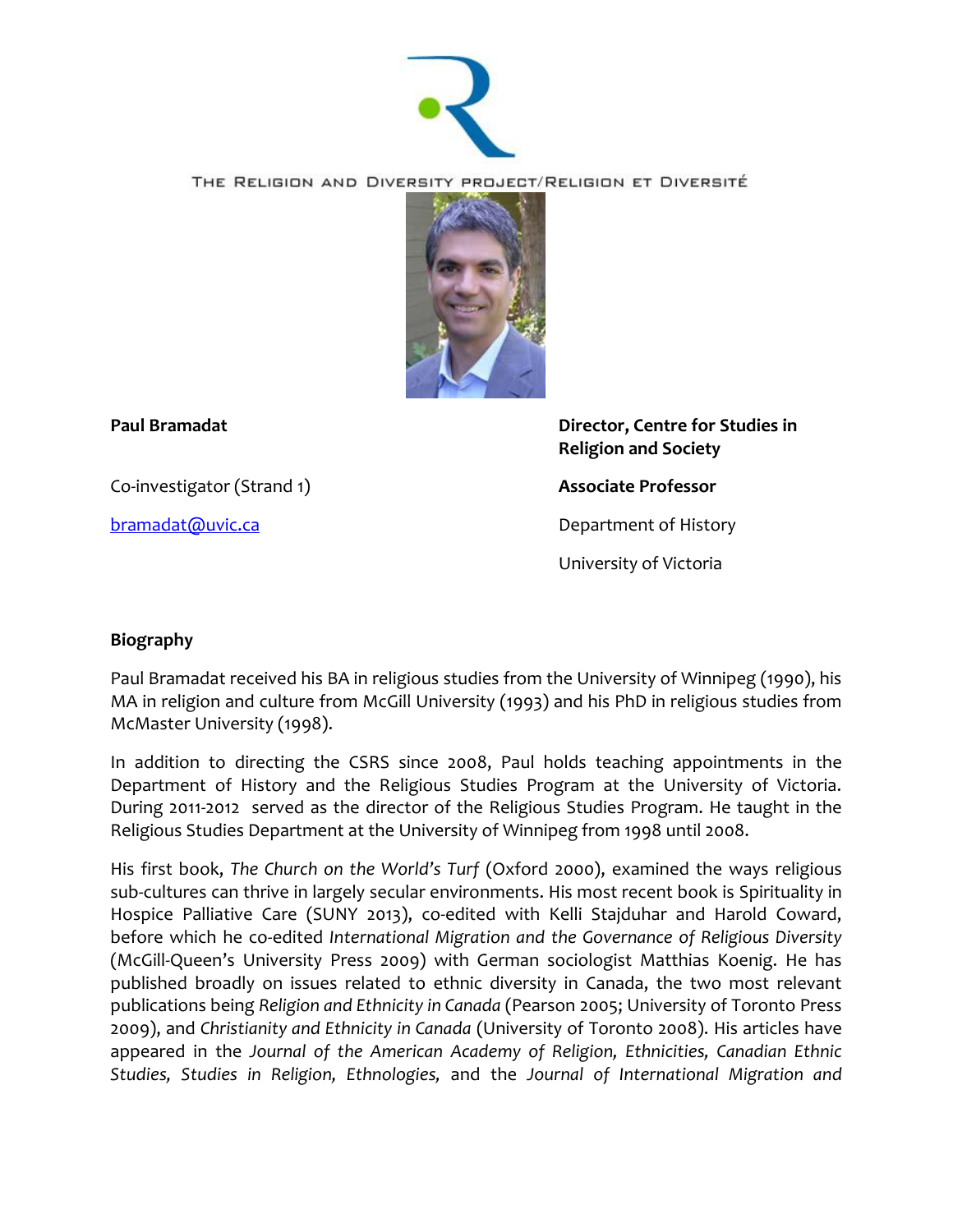*Integration,* as well as magazines such as *Canadian Diversity, The Ecumenist* and *Canadian Issues.*

He has just completed a Social Sciences and Humanities Research Council-funded project on postcolonial religious narratives among Indo-Caribbean Canadian Christians. As well, he has been involved in collaborative policy relevant research and the management of major research projects. In particular, for over a decade he was an active member of the Metropolis Project, an international and national network for comparative public policy research on migration, diversity and immigrant integration in urban centres.

He is often commissioned by federal government departments and agencies such as Citizenship and Immigration, Canadian Heritage, the Metropolis Project and Public Safety Canada to lecture and write about the implications of religious diversity for Canadian policy makers interested in immigration, inclusion and security. As well, he spoke recently about secularism and religion in the Breakfast on the Hill series on Parliament Hill and about religious minorities and social inclusion at the Senate Standing Committee on Social Affairs, Science and Technology.

## **Research Interests**

I am interested in the intersections between secularism, religious radicalization, securitization, post-colonialism, and religious identity in contemporary Canada. A great many of my research interests revolve around emerging understandings of religious, political and ethnic identity in rapidly evolving liberal democratic societies.

At present, I am involved in several research projects.

*The Role of Religiously Affiliated Settlement Agencies (RASA) in BC: Past, Present, and Future*: This project, funded by Metropolis British Columbia, explores the contributions of RASA to Canadian society. Among other questions, I address: how much labour do such groups perform for the state?; how might these functions be influenced by (secularizing) changes both within settlement agencies and federal and provincial governments? This BC-based pilot project will serve as the basis for a much larger national and international comparative project which draws other locales as well as the recipients of RASA services into the analysis. An article based on the findings of this study will appear in the *Journal of the American Academy of Religion*.

*Religious Radicalization and Securitization in Canada and Beyond*: This CSRS-based project is funded by Public Safety Canada and Defence Research and Development Canada; the principal investigators are Lorne Dawson and myself. Our team of scholars has addressed the relationship between the forces of radicalization (within particular minority religious groups in Canada) and securitization (by the state and society). The book will be published through the University of Toronto Press.

The *Engagement of Religious Diversity in India, China and Canada*. This CSRS-based project is funded by SSHRC and is based on an international symposium on the way these three states